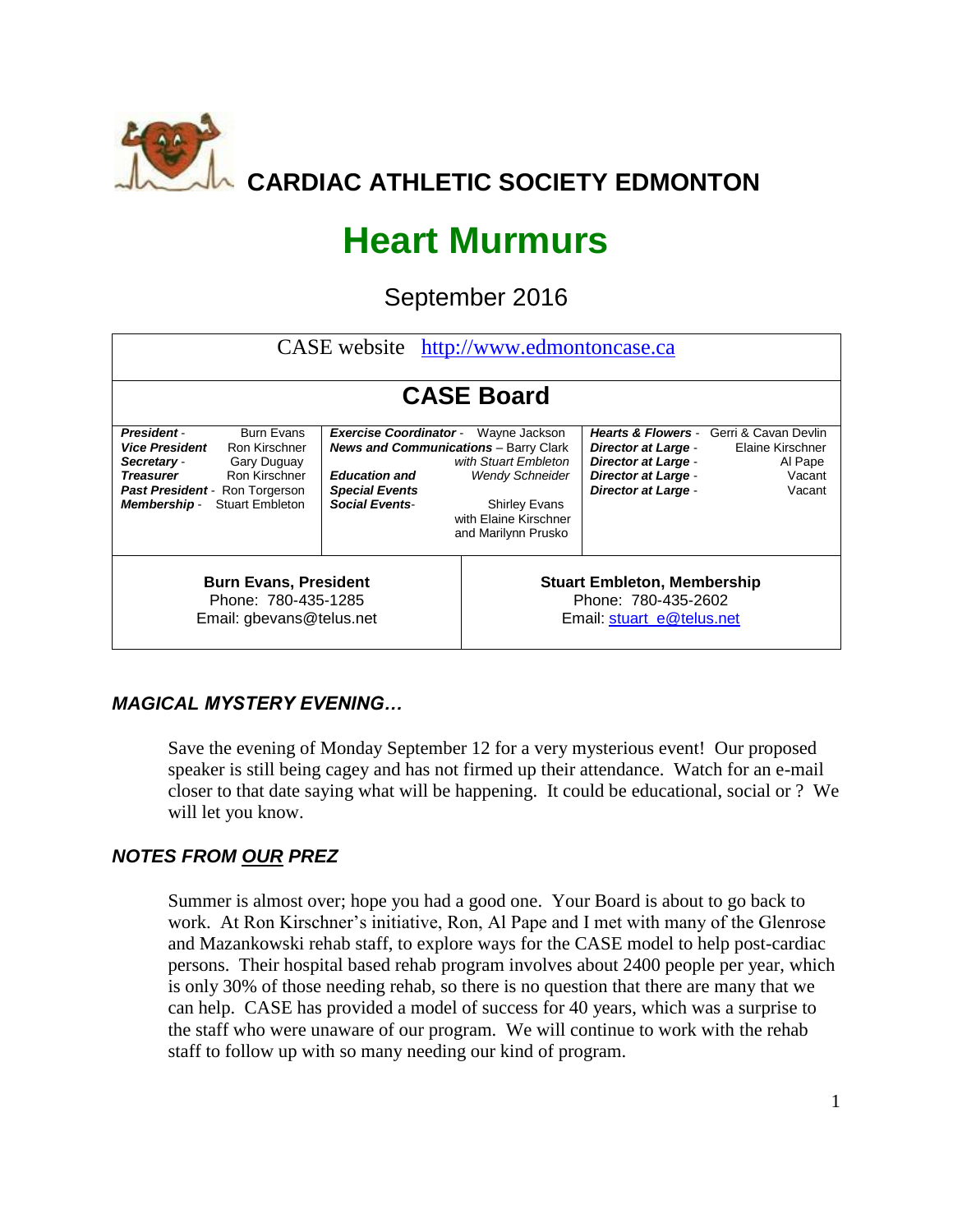The updated bylaws have been submitted to the province for approval. An application for entry into the Casino pool will be finalized shortly.

Plans are underway for some interesting Education nights as we finalize speakers.

### *CASE WALKS*

Four walks have been held so far this spring and summer visiting Lower Whitemud Creek, John Janzen/Fort Edmonton, Riverdale East and Hawrelak Park. On average there have been 8-10 walkers at each walk. It would be nice to see a larger group at the next one!

The next walk is scheduled for Friday, September 16 in Mill Creek Ravine - fall colours anticipated - watch your e-mail around September 12 for details.

## *ED ABEL GOLF CLASSIC*

The Fourth Annual Ed Abel Golf Classic was held on July 14<sup>th</sup> at the Twin Willows Golf Club. This year under beautiful skies 6 teams competed for the coveted Ed Abel Golf Classic Trophy. Only 4 strokes separated the teams. This winning team consisted of Greg Abel, Byron Dudley, Stuart Embleton, and Victor Fernandez Cervantes. One stroke back was Andy Barr, Gerri Devlin, Aaron Duguay and Tim Schneider. One stroke behind them were Andrea Abel, Wayne Jackson, Jim Hammond and Scott Roszell. Three teams tied for fourth Mike MacBeath, Gerry Stemke, Barry Latham and Onnalee Kelley; Heather MacBeath, Burn Evans, Fraser Wylie and Cavan Devlin; Lauren MacBeath, Wayne Saunders, Dave Schneider and Gary Duguay. The entire event was photographed by Shirley Evans.

The Ed Abel Golf Classic has become an annual highlight for CASE members and for the Abel family. One of the things that make it special is the participation of both Greg's family members and his friends. Greg indicated his appreciation of the event which keeps his father's memory alive. CASE members have embraced the event with some of their family members and friends participating and a number of others attending as spectators. The tournament would not be possible without the generous support of Greg Abel who supplied the swag bags, door prizes and refreshments. In addition, Greg's Business Manager, Onnalee Kelley has put in a great deal of work behind the scenes to ensure the tournament goes off without a hitch.

## *REGULAR GOLFER'S TOURNAMENT*

There is a small core of regular golfers who play throughout the year. Bragging rights over the winter are established through a regular golfer's tournament in the fall. This year the event has been set for September 14<sup>th</sup> at the Twin Willows Golf Club.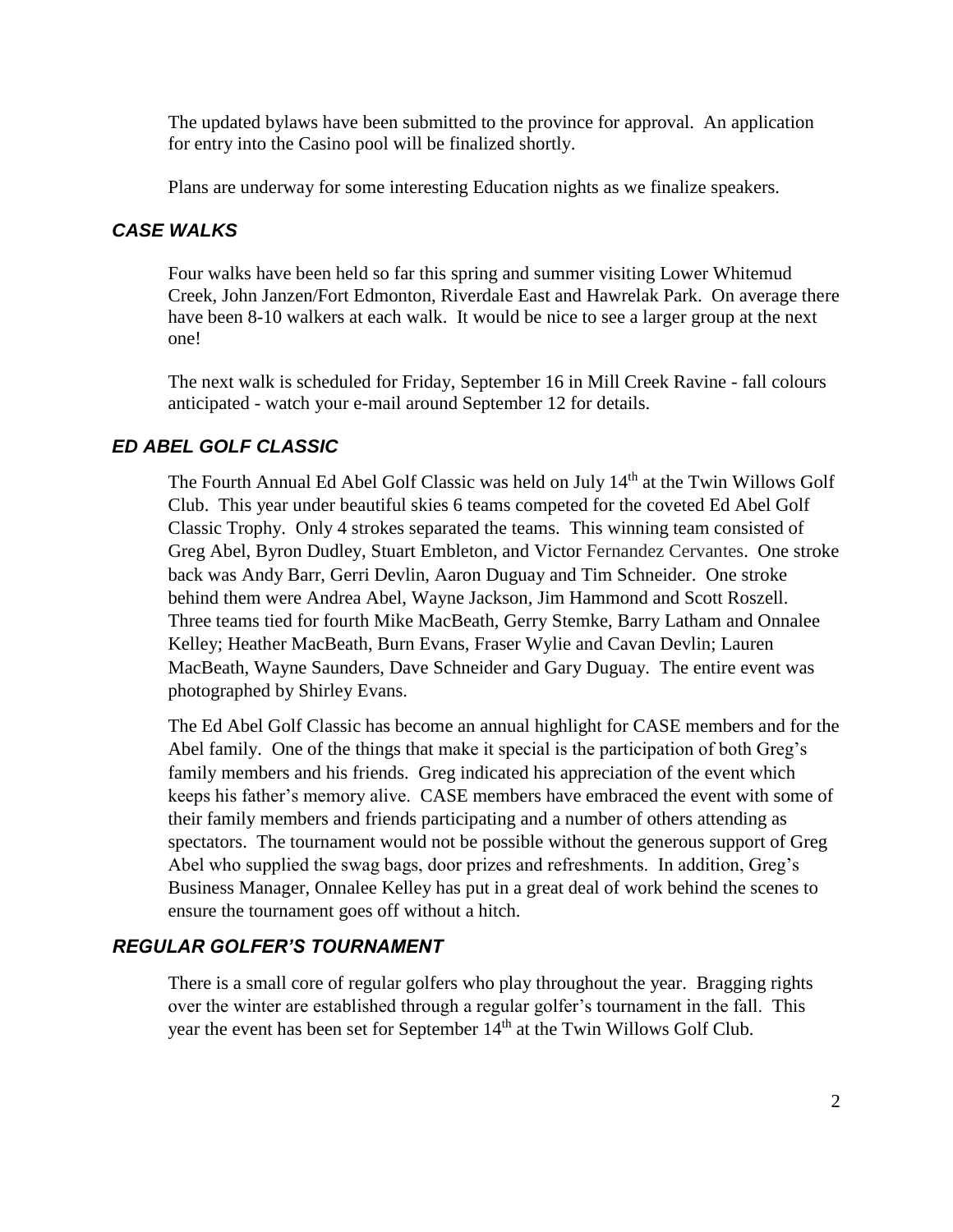#### *PRESERVE YOUR MUSCLE MASS!*

Declining muscle mass is part of aging, but that does not mean you are helpless to stop it. Age-related muscle loss, called sarcopenia, is a natural part of aging. After age 30, you begin to lose as much as 3% to 5% per decade. Most men will lose about 30% of their muscle mass during their lifetimes.

Less muscle means greater weakness and less mobility, both of which may increase your risk of falls and fractures. A 2015 report from the American Society for Bone and Mineral Research found that people with sarcopenia had 2.3 times the risk of having a low-trauma fracture from a fall, such as a broken hip, collarbone, leg, arm, or wrist.

But just because you lose muscle mass does not mean it is gone forever. Older men can indeed increase muscle mass lost as a consequence of aging. It takes work, dedication, and a plan, but it is never too late to rebuild muscle and maintain it. (Look at Michael Phelps…

One possible contributor to sarcopenia is the natural decline of testosterone, the hormone that stimulates protein synthesis and muscle growth. Think of testosterone as the fuel for your muscle-building fire.

Some research has shown that supplemental testosterone can add muscle in older men, but there can be adverse effects. Accordingly, the FDA has not approved testosterone supplements specifically for increasing muscle mass in men. Thus, the best means to build muscle mass, no matter your age, is progressive resistance training (PRT). With PRT, you gradually amp up your workout volume measured in weight, reps, and sets as your strength and endurance improves.

This constant challenging builds muscle and keeps you away from plateaus where you stop making gains.

Your diet also plays a role in building muscle mass. Protein is the king of muscle food. The body breaks it down into amino acids, which it uses to build muscle. However, older men often experience a phenomenon called anabolic resistance, which lowers their bodies' ability to break down and synthesize protein. Therefore, as with PRT, if you are older, you need more protein. A recent study in the journal Nutrients suggests a daily intake of 1 to 1.3 grams (g) of protein per kilogram of body weight for older adults who do resistance training. For example, a 175-pound man would need about 79 g to 103 g a day. If possible, divide your protein equally among your daily meals to maximize muscle protein synthesis.

This is a high amount compared with the average diet, but there are many ways to get the extra protein you need. Animal sources (meat, eggs, and milk) are considered the best, as they provide the proper ratios of all the essential amino acids. Yet, you want to stay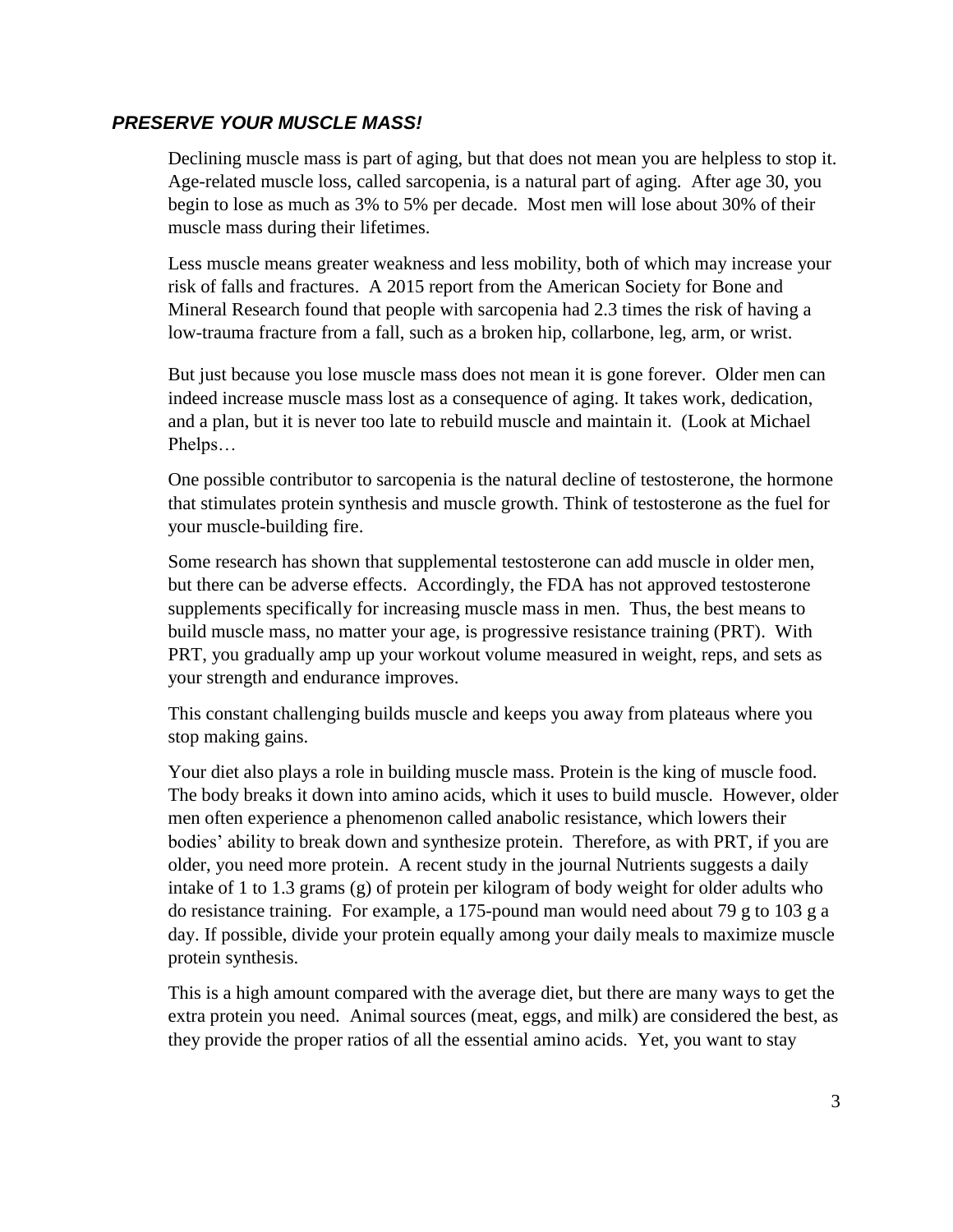away from red and processed meat because of high levels of saturated fat and additives. Instead, opt for healthier choices, such as:

- 3.5 ounces of lean chicken or salmon (31 g and 24 g respectively)
- 6 ounces of plain Greek yogurt (17 g)
- $\bullet$  1 cup of skim milk (9 g)
- 1 cup of cooked beans (about 18 g).

Building muscle is not all about strength. You also need power. Muscle power, how fast and efficiently you move, is more connected to the activities of daily living and physical function than muscular strength. A good way to improve overall muscle power is with your legs, since they are most responsible for mobility. Doing quicker movements against resistance, like one's own body weight, can be an effective means of developing power.

For instance, when rising from a seated position, try to do it quickly. When climbing stairs, hold the handrail and push off a step as fast as possible. It does not have to be every step but this teaches your muscles to use strength in a more effective way.

To gain more muscle mass, older men need a structured and detailed PRT program. It should be tailored to the individual with the goals being progression and improvement. It should focus on individual elements like specific exercises, load, repetitions, and rest periods, and should challenge but not overwhelm.

Enlist a well-qualified personal trainer to help set up a detailed sequence and supervise your initial workouts to ensure you perform them safely and in the best manner. As you progress, you can often perform them on your own. A typical training program might include:

- 8 to 10 exercises that target all the major muscle groups
- sets of 12 to 15 reps, performed at an effort of about 5 to 7 on a 10-point scale
- two or three workouts per week.

After you have established a routine, there are several ways to progress. The easiest is to add a second and then a third set of the exercises. Another way is to decrease the number of reps per set and increase the weight or resistance to the point where you are able to complete at least eight reps, but no more than 12. As you improve, you can increase weight by trial and error, so you stay within the range of eight to 12 reps

Source: Harvard Health: [http://www.health.harvard.edu/staying-healthy/preserve-your-muscle](http://www.health.harvard.edu/staying-healthy/preserve-your-muscle-mass)[mass](http://www.health.harvard.edu/staying-healthy/preserve-your-muscle-mass) March 1, 2016